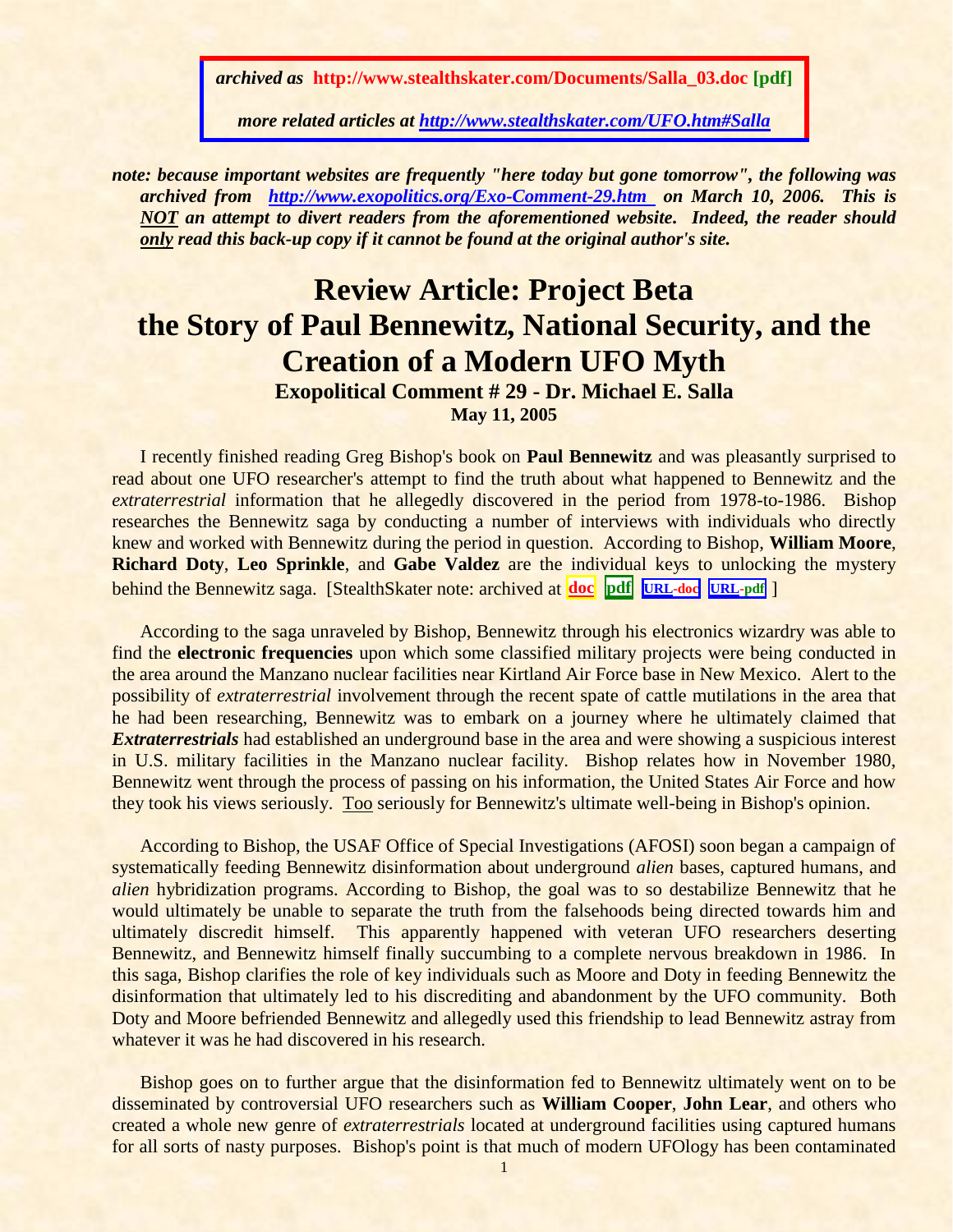by the disinformation fed to Bennewitz. And discerning "modern" researchers need to weed out the disinformation regurgitated by less astute "researchers" that was originally spawned through Bennewitz. Bishop's thesis is certainly ambitious, so the reasonable question to ask is: "Is Bishop correct?"

There are many assumptions that Bishop makes that can be seriously criticized. First, should Richard Doty and William Moore be believed that the information they fed to Bennewitz was in fact disinformation rather than rumors of disinformation being spread to discredit Bennewitz and his legitimate claims of *extraterrestrial* bases with captive humans? Bishop certainly concludes the former from his interviews with Doty and Moore, and curiously doesn't consider the latter possibility as seriously worth considering. If Bennewitz was the subject of a disinformation campaign -- as most agree was indeed the case -- then should one find credible the testimony of individuals directly participating in such a campaign?

Bishop paints a sympathetic picture of Moore as someone who unintentionally overstepped the bounds of sensible research principles and cooperated with the "wrong side" so-to-speak. The same cannot be said for Richard Doty who was a professional in AFOSI and was a direct part of the campaign to discredit Bennewitz. Bishop seems too eager to accept Doty's and Moore's' versions of events that the information Bennewitz claimed concerning underground *extraterrestrial* bases and captive humans was, in fact, disinformation fed to Bennewitz.

The question Bishop doesn't answer is why should anyone believe anything claimed by Richard Doty, who in his official duty for AFOSI was a professional in disseminating disinformation and discrediting UFO researchers and witnesses? As for William Moore, it is also dubious to accept his version of events where he volunteered to participate in a campaign to discredit Bennewitz in order to learn about how AFOSI interfered with UFO research. If Moore choose to believe Doty and Moore's other AFOSI handlers that Bennewitz was being fed disinformation, then it's not surprising that Moore would later contend that Bennewitz had been fed disinformation.

Put simply, Bishop places too much faith in a professional in discrediting UFO witnesses/researchers, and a UFO researcher who naively believed he could benefit by being a part of the military-intelligence game. Bishop assumes that Bennewitz's claims were a result of the disinformation being fed to him. He doesn't seriously consider that Bennewitz's central claims were accurate and that rumors of disinformation were used to discredit the genuine information Bennewitz was disseminating.

Bishop's most unsympathetic assessment of Bennewitz's work came with his interviews concerning the case of Myrna Hansen -- an abductee that Bennewitz claimed was being taken to the underground *extraterrestrial* base. Bennewitz's efforts to gain information from Myrna Hansen through the regressive hypnosis by Leo Sprinkle are depicted in terms of an increasingly neurotic Bennewitz who was using Hansen to feed his increasing paranoia about *extraterrestrial* bases and abducted humans.

What Bishop fails to discuss is Bennewitz's expertise in electronic transmissions and his alleged success in discovering the radio frequency of the *extraterrestrial* implants inserted into Hansen. This kind of electronic interception device was a specialty area for Bennewitz. He actually held a number of patents in the area of electronic transmissions. This alone may explain why AFOSI was interested in Bennewitz's work since the interception and deciphering of electronic transmissions between a "human abductee" and the *extraterrestrial* abductors would clearly have national security significance. **[StealthSkater note: for more on electronic mind-control, see the appropriate section archived on the 'PX' page [doc](../../Stealthskater/PX.doc)**  $pdf$   $[URL]$  $[URL]$  $[URL]$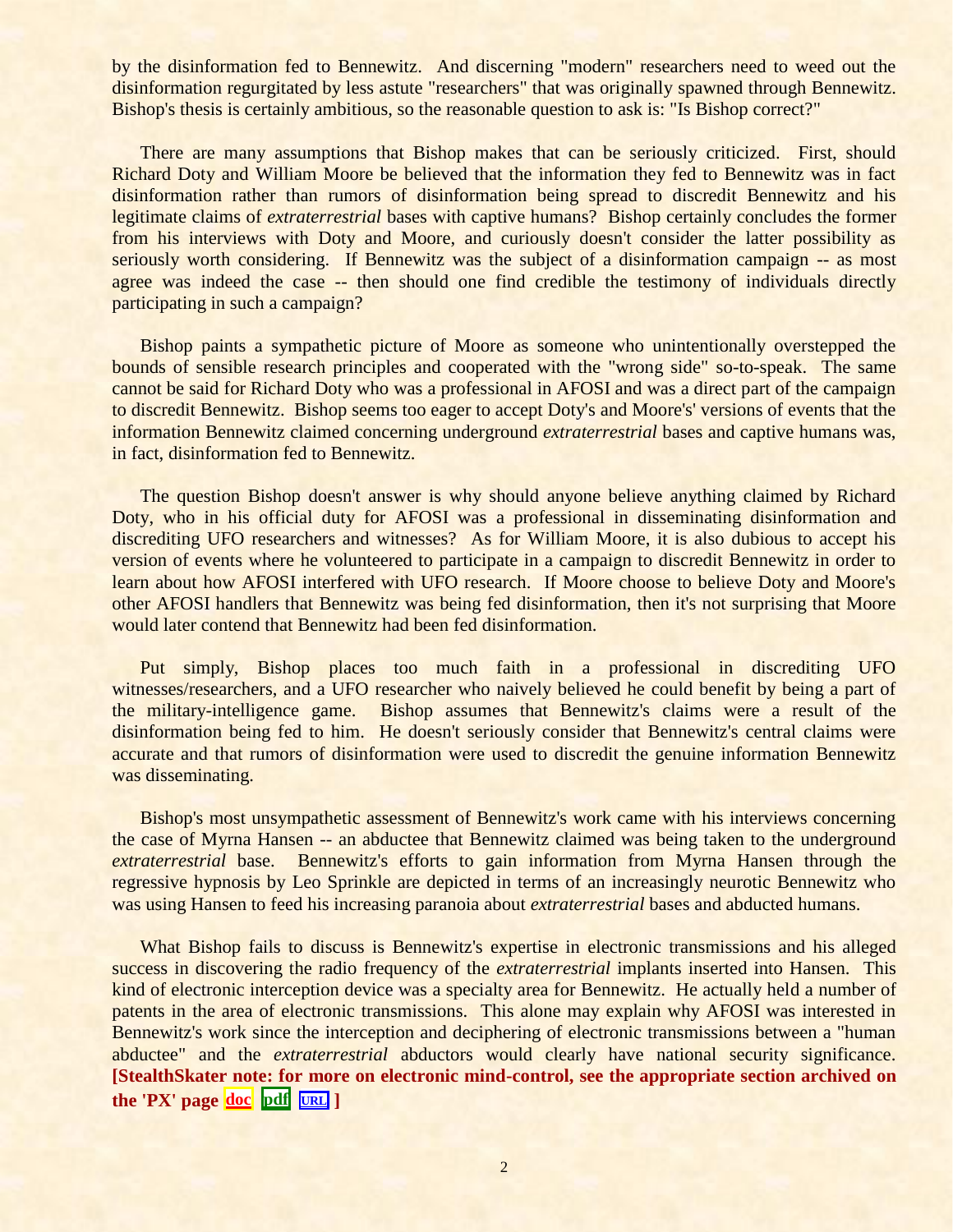Bishop totally ignores such a possibility and instead chooses to promote the idea that Bennewitz was paranoid in his dealing with Hansen. And that this was a product of the disinformation being fed to him. However, since Bennewitz's work with Hansen began in May 1980 (6 months before he notified AFOSI of his conclusions in November), it's a stretch for Bishop to argue that Bennewitz's claims about *extraterrestrials* having underground bases with captured humans was a product of disinformation. Bennewitz's views were already formed well before AFOSI were notified of Bennewitz's concerns, and presumably began their campaign of discrediting Bennewitz.

Another significant act of omission in Bishop's work concerns a number of whistleblower testimonies alleging the existence of underground bases located at Dulce, New Mexico as claimed by Bennewitz. First was **Bob Lazar**, who claims to have read a briefing document at the S4 facility about an underground base in 1979 where there was a firefight between *extraterrestrials* and elite security forces.

Another whistleblower is **Phil Schneider** who went on the lecture tour in 1995 claiming to have worked in the underground construction of classified military bases, and had been directly involved in a military altercation at Dulce between *extraterrestrials* and elite security forces in 1979. Schneider was found dead in his apartment in January 1996 in what some claim were circumstances that resembled a contract killing.

Another whistleblower is **Daniel Burisch** who claims to have been taken to Dulce and heard the cries of captive humans. Burisch was allegedly threatened with the prospect of joining the captive humans if he did not participate in a highly unethical retro-virus program.

Yet another whistleblower is **Michael Wolf** who claimed that he worked at Dulce and regularly met with *extraterrestrials* working with there under agreements with clandestine government authorities.

Arguably the most controversial whistleblower is a former allegedly security guard at Dulce -- **Thomas Castello** -- who claims in great details the alleged treatment received by captive humans by *extraterrestrials* at Dulce and also claims to have participated in the 1979 firefight. Despite his extraordinary claims, Bill Hamilton researched Castello's claims and found him plausible (for more analysis of whistleblower testimonies concerning Dulce, see: **[http://www.exopolitics.org/Dulce-](http://www.exopolitics.org/Dulce-Report.htm)[Report.htm](http://www.exopolitics.org/Dulce-Report.htm)** )

Bishop's claim that information circulating in the UFO community about underground *extraterrestrial* bases and captive humans held underground was "disinformation "should not be accepted without thorough research of the above whistleblowers' claims. These whistleblowers allegedly had direct experience with evidence validating Bennewitz's claim of an underground *extraterrestrial* base at Dulce suggests that there is some merit to Bennewitz's claims.

Unfortunately, Bishop doesn't examine any of these whistleblower claims and makes what appears to be the unfortunate assumption that they are not worth investigating. This kind of routine dismissal of whistleblower testimony should not be condoned and is really impermissible for anyone wanting to conduct a balanced investigation of a major event in UFO history such as the Bennewitz case. The kind of difficulties many whistleblowers have in validating their credentials or testimony should not be used as an excuse to dismiss their claims as regularly done by veteran UFO researchers. This approach used by veteran UFO researchers is inappropriate as I have argued elsewhere (see: **<http://www.virtuallystrange.net/ufo/updates/2005/mar/m22-020.shtml>** ).

Another area of concern in Bishop's book is a significant piece of information dug up by Bishop that the USAF awarded Bennewitz a grant of \$75,000 to conduct research on what he had discovered by his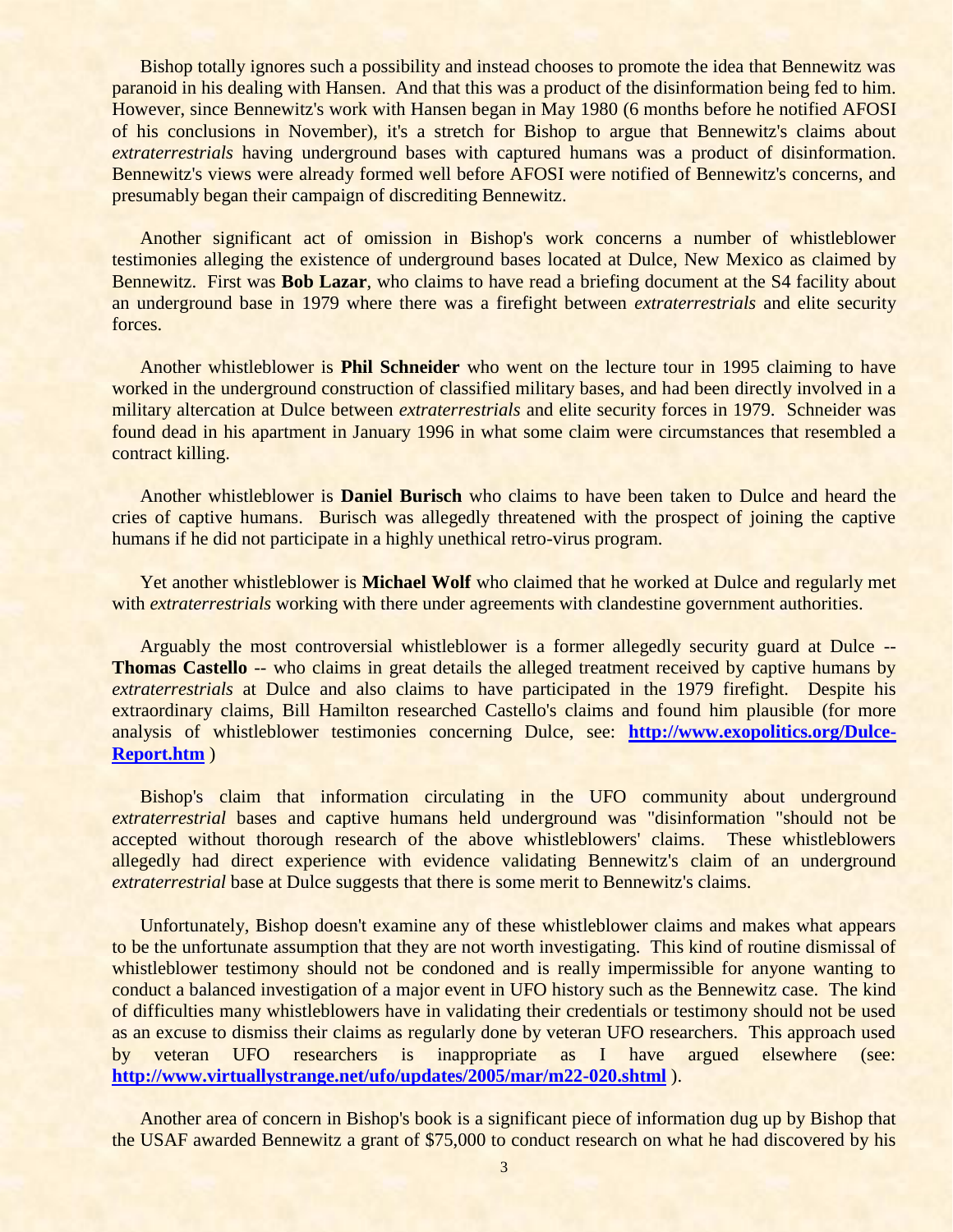electronic intercepts. Bishop suggests that this was part of the "sting" operation launched against Bennewitz by AFOSI. This stretches the bounds of credibility since I have heard of no other case where a significant research grant will be awarded to a UFO researcher with the primary purpose of disinforming him while getting more information on the precise nature and conclusions of his research.

What is more likely is that Bennewitz had developed the means for intercepting electronic transmissions that were of great interest to the Air Force. These transmissions may have been little more that communications used in a classified project as Bishop suggests. Or may have been more exotic in terms of intercepted *extraterrestrial* communications which is what Bennewitz believed. It is clear that Bennewitz had discovered something with his electronic interceptions. And his methods where the subject of close observation by the USAF.

It's hard to believe that the USAF would have given a grant to Bennewitz so they could find out more about how he was intercepting their own classified transmissions. They could easily have silenced Bennewitz by informing him that he had intercepted signals from a classified military project. As a loyal citizen, it's hard to imagine that Bennewitz would have done anything other than simply comply.

It's more plausible that he received his grant because the Air Force wanted to learn more about what the alleged *extraterrestrials* were up to as Bennewitz was indeed claiming. It appears that while Bennewitz was passing on information to the USAF, he was simultaneously the recipient of an intense campaign to discredit him by claiming he was ingenuously accepting disinformation passed to him. To accept the word of those playing a direct role in discrediting Bennewitz's primary claims concerning underground *extraterrestrial* bases and captive humans as "disinformation" appears to be a dubious way of assessing the validity of Bennewitz's claims. Yet this is what Bishop does in his book.

Ultimately, I come away from Bishop's book with very mixed feelings. He has done some excellent field work in uncovering much pertinent background information about the Bennewitz affair and deserves recognition for bringing this important case to the public's attention. Yet from the very first chapter of his book, Bishop has the clear goal of demonstrating that Bennewitz was the victim of a disinformation campaign and that Bennewitz's claims were too laden with disinformation to be of any service to the UFO community other than a warning of how researchers can be led astray. Bishop's citation of sources and interviews are all geared to demonstrate the truth of his thesis that the UFO community was right to dismiss the bulk of Bennewitz's extravagant claims.

Unfortunately, Bishop doesn't seriously entertain the idea that Bennewitz was possibly correct - even in part -- in his most extravagant claims concerning underground *extraterrestrial* bases with captive humans. Indeed, Bishop assumes that such claims were precisely the disinformation fed to him, when it may have been that rumors of disinformation were generated towards Bennewitz to discredit his research findings about an underground *extraterrestrial* base at Dulce. It's Bishop's *a priori* dismissal of the possibility the Bennewitz could have been correct is what most weakens his book as an impartial research study of a key historical figure in UFO research.

A more balanced assessment that seriously explores the claims made by a number of whistleblowers who allegedly directly witnessed evidence or physically visited an underground *extraterrestrial* base at Dulce, New Mexico -- together with the claims made by Richard Doty and William Moore concerning the discrediting of Paul Bennewitz -- is needed. Simply accepting Doty's and Moore's testimony that Bennewitz believed disinformation fed to him is to do a disservice to the memory of Bennewitz who was an astute observer of the UFO phenomenon and who had valid observations to make regardless of the rumors of disinformation leveled against him.